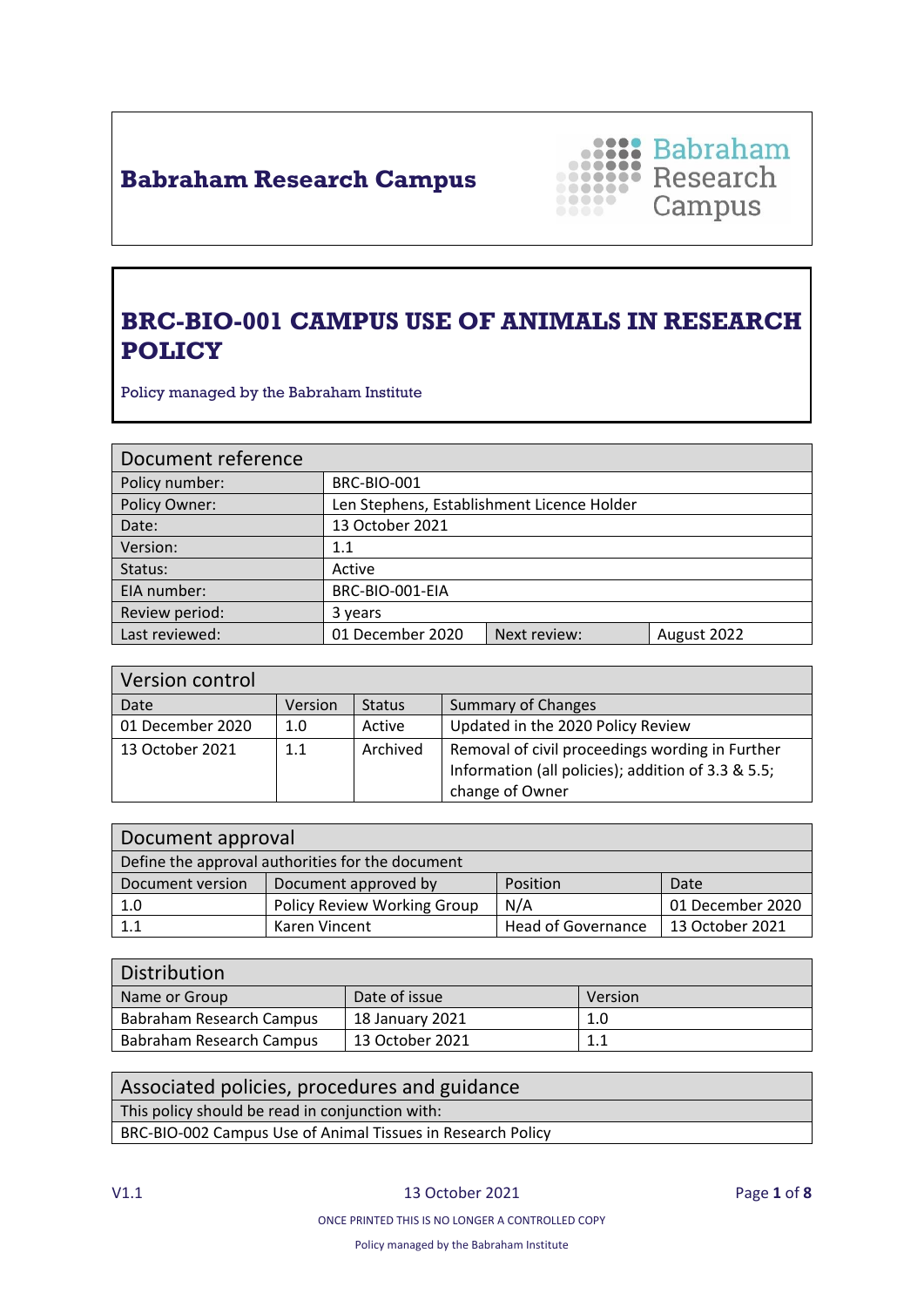BRC-HAS-001 Biosafety Policy BRC-BIO-003 BSU Barrier Integrity Policy Animal Use Codes of Practice on the BSU Hub pages Animal Use Standard Operating Procedures (SOPs) on the BSU Hub pages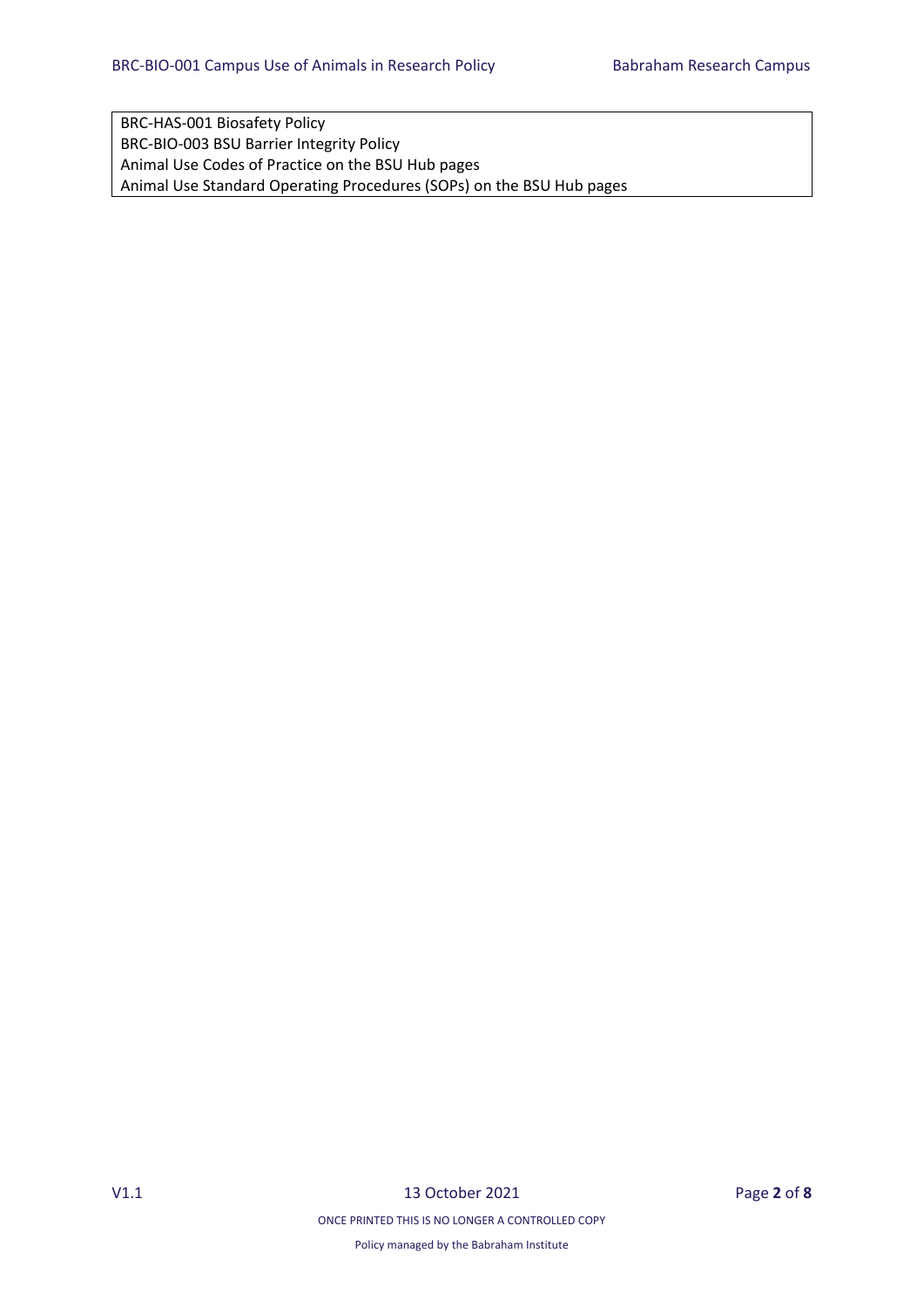### **Contents**

| $\mathbf{1}$ . |      |                                                                                                                                                                                                                                                                                                                                                                                           |
|----------------|------|-------------------------------------------------------------------------------------------------------------------------------------------------------------------------------------------------------------------------------------------------------------------------------------------------------------------------------------------------------------------------------------------|
| 2.             |      |                                                                                                                                                                                                                                                                                                                                                                                           |
| 3.             |      |                                                                                                                                                                                                                                                                                                                                                                                           |
| 4.             |      |                                                                                                                                                                                                                                                                                                                                                                                           |
| 5.             |      |                                                                                                                                                                                                                                                                                                                                                                                           |
| 6.             |      |                                                                                                                                                                                                                                                                                                                                                                                           |
| 7 <sub>1</sub> |      |                                                                                                                                                                                                                                                                                                                                                                                           |
| 8.             |      |                                                                                                                                                                                                                                                                                                                                                                                           |
| 9.             |      |                                                                                                                                                                                                                                                                                                                                                                                           |
|                | 9.1. |                                                                                                                                                                                                                                                                                                                                                                                           |
|                | 9.2. | $\small \textsf{Imports} \textup{} \textup{} \textup{} \textup{} \textup{} \textup{} \textup{} \textup{} \textup{} \textup{} \textup{} \textup{} \textup{} \textup{} \textup{} \textup{} \textup{} \textup{} \textup{} \textup{} \textup{} \textup{} \textup{} \textup{} \textup{} \textup{} \textup{} \textup{} \textup{} \textup{} \textup{} \textup{} \textup{} \textup{} \textup{} \$ |
|                | 9.3. |                                                                                                                                                                                                                                                                                                                                                                                           |
| 10.            |      |                                                                                                                                                                                                                                                                                                                                                                                           |
| 11.            |      |                                                                                                                                                                                                                                                                                                                                                                                           |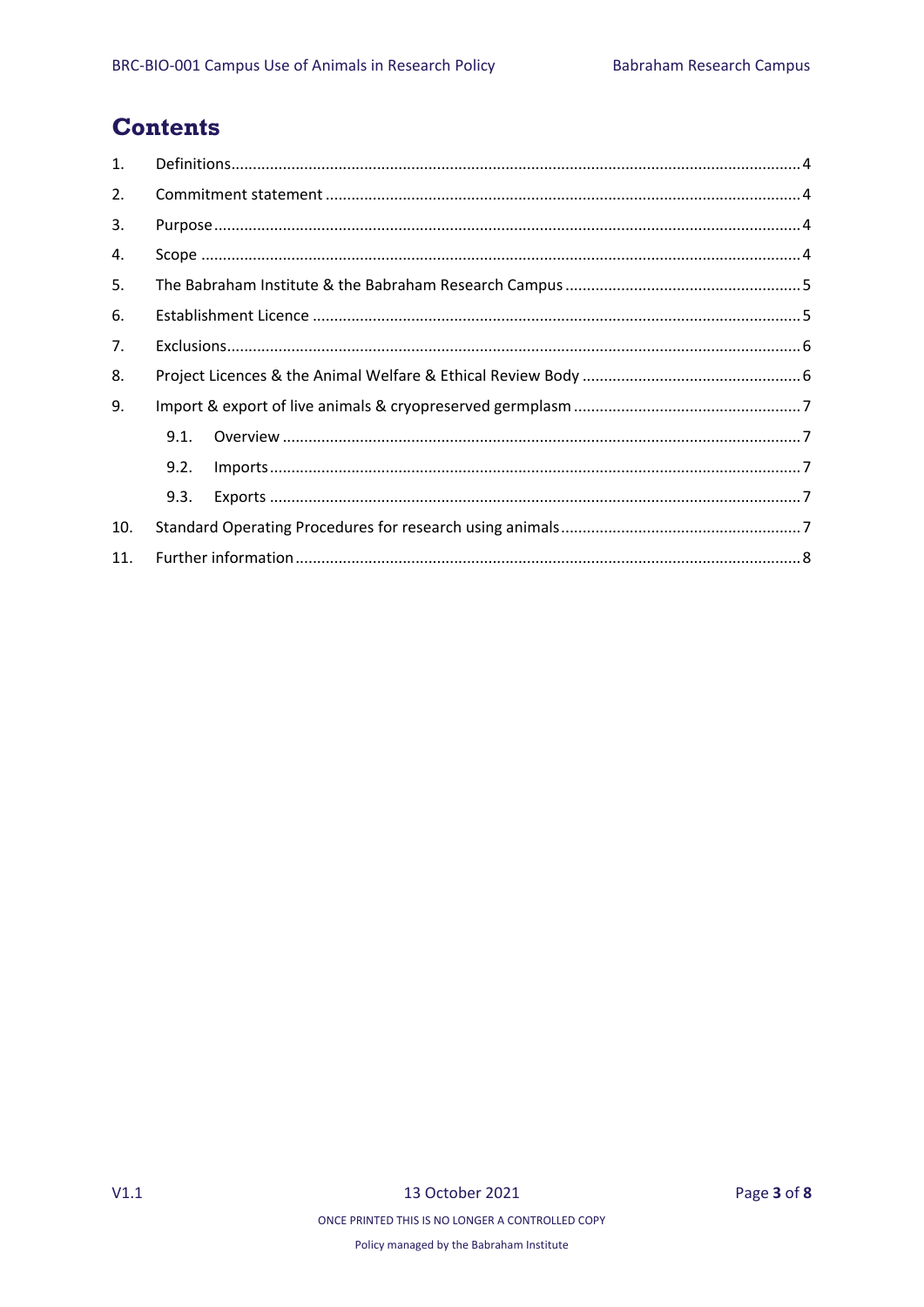#### <span id="page-3-0"></span>**1. Definitions**

**"Employee"** Institute employees on Institute or Babraham Institute Enterprise Ltd (BIE) terms and conditions, Institute employees on BBSRC or other terms and conditions, and Research Fellows on Institute terms and conditions.

### <span id="page-3-1"></span>**2. Commitment statement**

- 2.1. At the Babraham Research Campus, our mission is to be one of the UK's leading campuses supporting early-stage bioscience enterprise, bringing together world class research and business to promote innovation and strengthen links between academia and the commercial world. The Babraham Research Campus is distinctive in its co-location of bioscience companies with the Babraham Institute.
- 2.2. We are committed to openness and transparency in research using animals, in line with best practice in the UK.

### <span id="page-3-2"></span>**3. Purpose**

- 3.1. This policy outlines the approach to research involving animals on the Babraham Research Campus, including how the requirements of the UK Government Home Office under the Animals (Scientific Procedures) Act 1986 (ASPA) are met.
- 3.2. The Institute is a signatory to the [Concordat on Openness on Animal Research in the UK.](http://concordatopenness.org.uk/) This policy aligns with the principles outlined in the Concordat.
- 3.3. This policy and its associated policies align with the principles in the [UK Research Integrity](https://ukrio.org/publications/code-of-practice-for-research/)  [Office's \(UKRIO's\) Code of Practice for Research](https://ukrio.org/publications/code-of-practice-for-research/)<sup>1</sup>.

### <span id="page-3-3"></span>**4. Scope**

- 4.1. This policy applies to all those on the Babraham Research Campus (the Campus) associated with research using animals.
- 4.2. For avoidance of doubt, companies on the Campus must abide by this policy. The exception to this is MRC ARES, which holds its own Establishment Licence and is excluded from this policy.
- 4.3. This policy is public-facing on the Institute's website.
- 4.4. The following policies are supplementary to this policy:
	- Campus Use of Animal Tissues in Research Policy (BRC-BIO-002).
	- BSU Barrier Integrity Policy (BRC-BIO-003).
	- Biosafety Policy (BRC-HAS-001).

**.** 

<sup>1</sup> <https://ukrio.org/publications/code-of-practice-for-research/>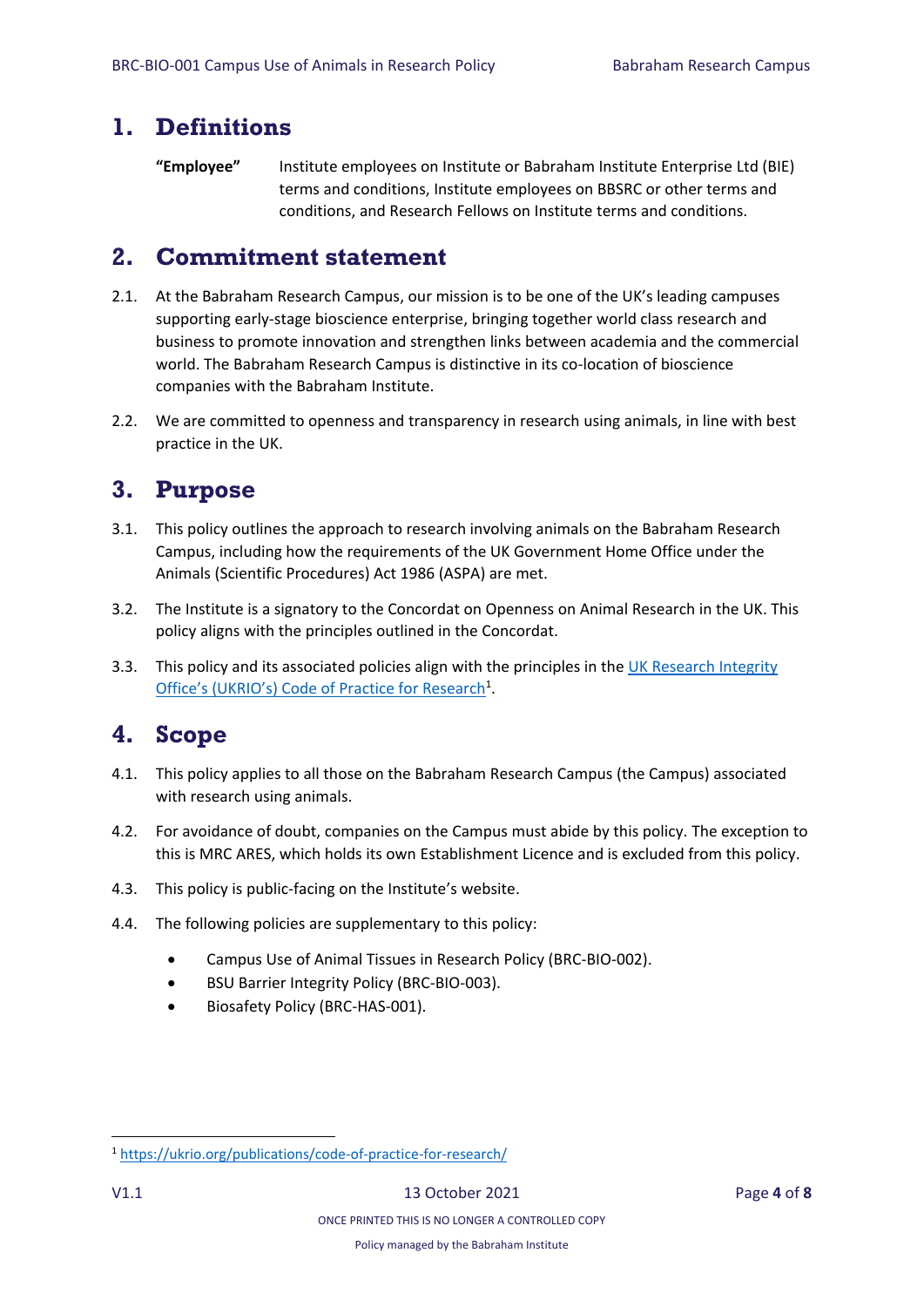# <span id="page-4-0"></span>**5. The Babraham Institute & the Babraham Research Campus**

- 5.1. The Babraham Institute is part of the Babraham Research Campus (the Campus), with a research remit to underpin the overall healthcare responsibility of the Biotechnology and Biological Sciences Research Council (UKRI-BBSRC). The research carried out by the Institute aims to advance knowledge in important biological systems, and in their ageing-related changes, leading to health and economic benefit. It seeks to identify novel targets for the development of therapies and diagnostics applicable to autoimmune diseases, cancers, diseases of neurological decline such as Alzheimer's, reproductive disorders and many others. Findings are published in scientific journals and the Institute continues to maintain and develop its programme of activities to provide public access to research and other advances in the biosciences.
- 5.2. The Campus is home to other academic and commercial organisations working in the biomedical and biotechnology sectors. Additionally, some work is undertaken with external collaborators.
- 5.3. The Institute is the Establishment Licence holder for the Campus and, as such, all animal research on the Campus is required to comply with the Institute's policy on animal usage, as outlined below. See exception above in 4.2.
- 5.4. The research conducted on the Campus falls into four broad categories:
	- Research that does not require living tissue, such as computer modelling or molecular analysis such as the study of DNA.
	- Research that uses the culture of tissues or cells originally sourced from live animals, including human donors.
	- Research using non-vertebrate species such as yeast, nematode worms and fruit flies when it is necessary to study or utilise biological responses than cannot be reproduced in tissue culture.
	- Where there are no other alternatives, research involving live vertebrate animals (exclusively rodents), which are classified as protected species under the Animals (Scientific Procedures) Act in UK law.
- 5.5. If researchers consider that animals involved in research are subject to unreasonable risk or harm, they must report their concerns through the Institute's Whistleblowing Policy (BI-COR-010), which is available on the Institute's website.

### <span id="page-4-1"></span>**6. Establishment Licence**

- 6.1. Work that falls under the fourth category in 5.4 is carried out under a single Establishment Licence, issued by the UK Government Home Office under the Animals (Scientific Procedures) Act 1986 (ASPA). A named Institute employee (the Policy Owner) holds the Establishment Licence on behalf of the Campus. Compliance with the requirements of UK and EU legislation is maintained through visits by Home Office inspectors.
- 6.2. Other Institute employees hold responsibility for different areas of animal care under the Establishment Licence. Their contact details are available on The Hub. These are: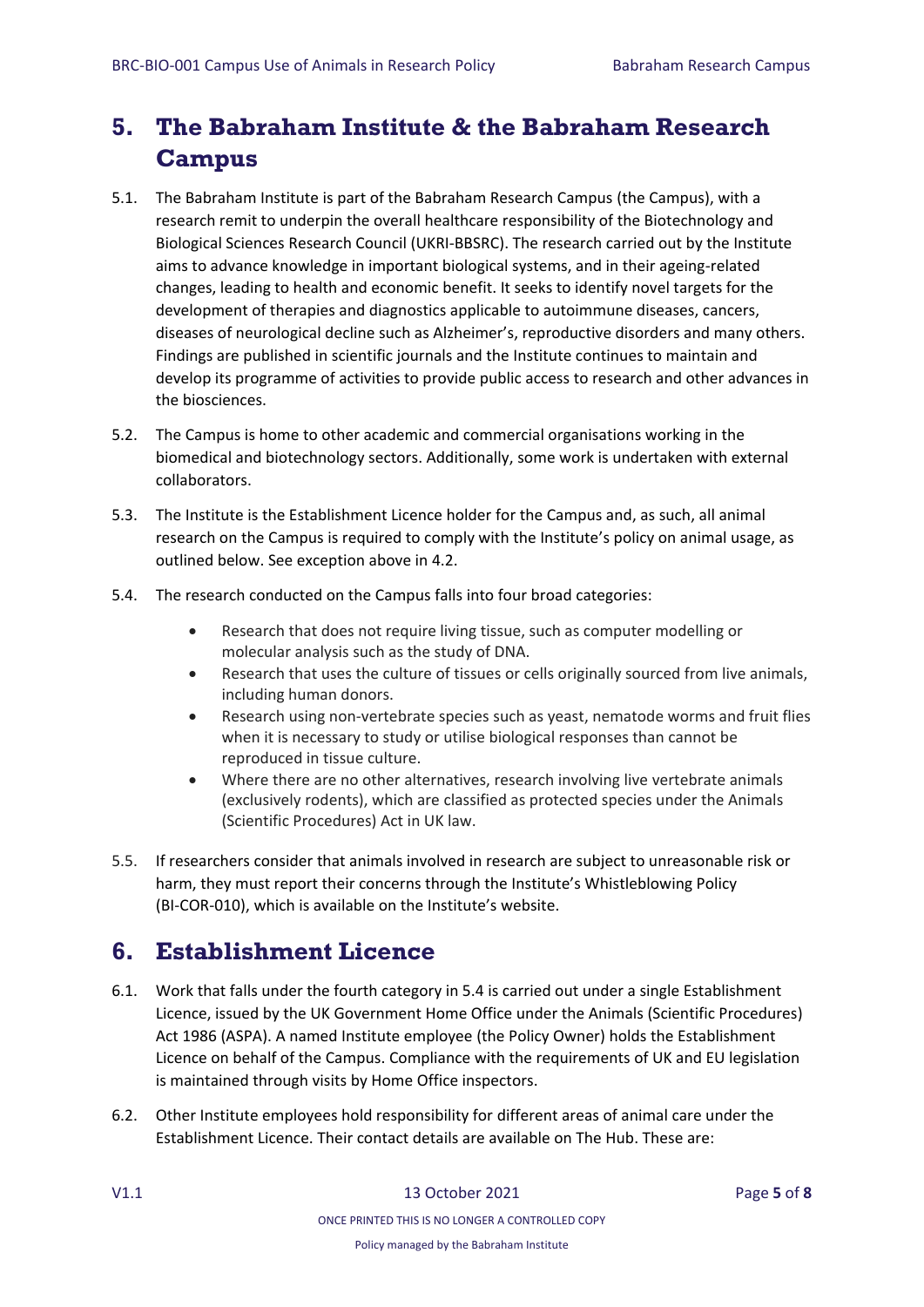- Named Veterinary Surgeon(s) (NVS)
- Named Animal Care and Welfare Officer(s) (NACWO)
- Named Information Officer (NIO)
- Named Training and Competency Officer(s) (NTCO)
- Home Office Liaison Contact (HOLC)

#### <span id="page-5-0"></span>**7. Exclusions**

- 7.1. Facilities on the Babraham Research Campus are not used to perform animal research involving statutory testing of substances for their safety. Investigations of the efficacy or quality of substances may form part of specific, approved programmes of research and development work.
- 7.2. The main species used in the live animal research at the Campus are laboratory strains of rodents.
- 7.3. No cats, dogs, horses or primate species (Home Office sensitive species) are housed on the Campus for research purposes.

### <span id="page-5-1"></span>**8. Project Licences & the [Animal Welfare &](https://www.babraham.ac.uk/our-research/animal-research/ethical-review) Ethical [Review Body](https://www.babraham.ac.uk/our-research/animal-research/ethical-review)**

- 8.1. All applications from the Campus for Home Office Project Licences to use living animals under ASPA are subjected to ethical review and must be approved by an [Animal Welfare and Ethical](https://www.babraham.ac.uk/our-research/animal-research/ethical-review)  [Review Body](https://www.babraham.ac.uk/our-research/animal-research/ethical-review)<sup>2</sup> (AWERB) in advance of submission to the Home Office. The AWERB compares potential benefits to human or animal health and welfare arising from the research with possible harms that may result to the animals used. The membership of the Campus' AWERB includes Institute and non-Institute scientists, veterinary surgeons, and animal care staff. Lay members and observers are invited to AWERB meetings by arrangement.
- 8.2. A commitment to reduce, refine and replace animal experiments, where possible, underpins the work of AWERB. The Home Office Inspector has an open invitation to attend AWERB meetings, and receives Project Licence applications that have been given local approval.
- 8.3. All Project Licence applications and renewals should be submitted to the HOLC. Details are available on The Hub.
- 8.4. AWERB decisions on the manner in which procedures may be conducted apply to this Establishment Licence but should also inform studies undertaken at other academic establishments as part of a collaboration. Limitations on Project Licence applications imposed during AWERB scrutiny should not be circumvented by exporting such procedures to another jurisdiction, so called "ethics dumping". The AWERB may at its discretion seek reassurances from collaborating laboratories in regards to animal welfare and humane endpoints.

ONCE PRINTED THIS IS NO LONGER A CONTROLLED COPY

**.** 

<sup>2</sup> <https://www.babraham.ac.uk/our-research/animal-research/ethical-review>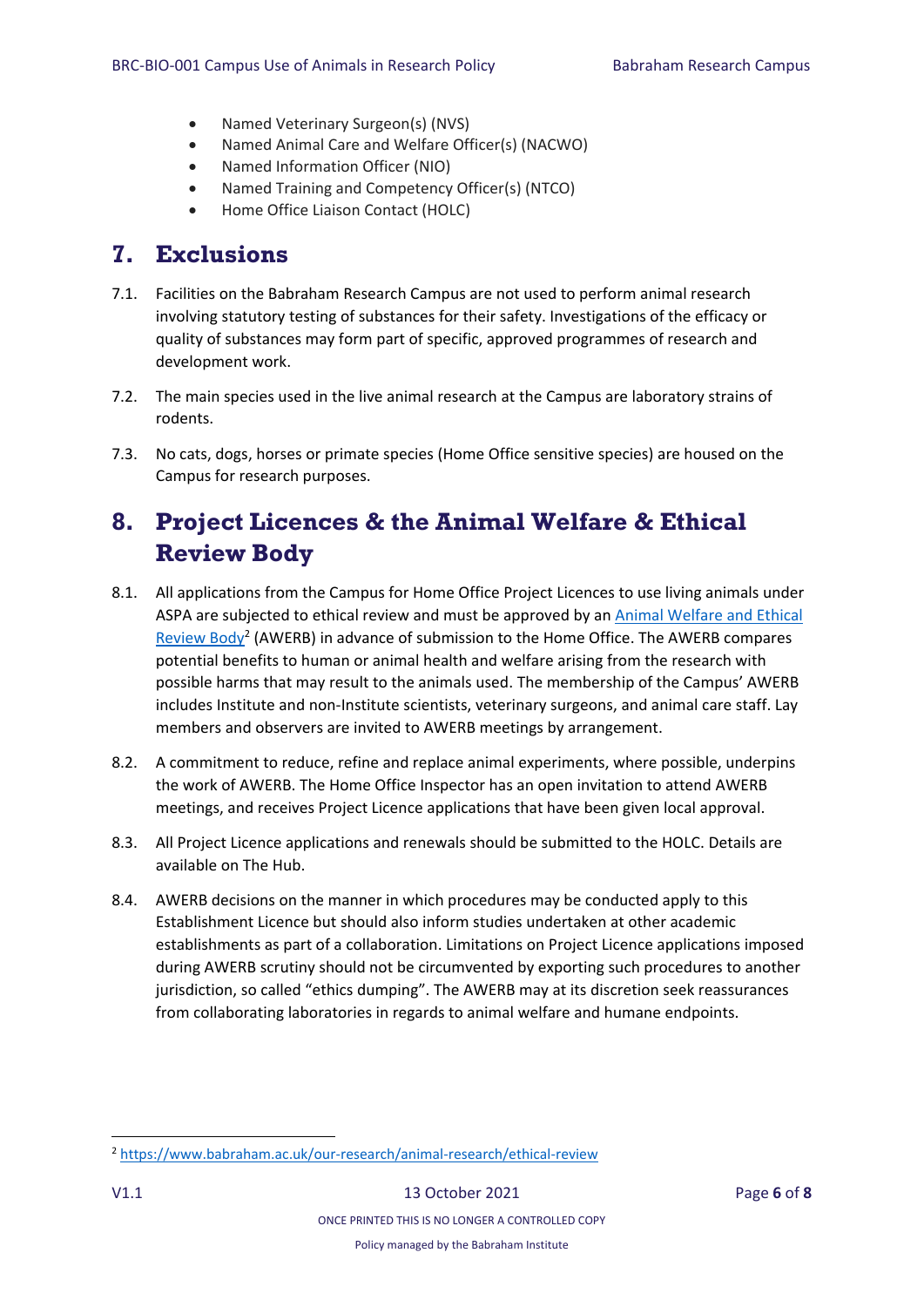# <span id="page-6-0"></span>**9. Import & export of live animals & cryopreserved germplasm**

#### <span id="page-6-1"></span>**9.1. Overview**

- 9.1.1. All imports and exports of live animals or frozen germplasm are co-ordinated by the Biological Services Unit (BSU).
- 9.1.2. All live animal / germplasm imports and exports from academic collaborators will require Material Transfer Agreements to be in place prior to shipment.
- 9.1.3. Colonies purchased initially from commercial suppliers (including wild type colonies) are subject to terms of use. Supply of these animals to any external collaborators will require justification and a letter of permission from the original supplier.

#### <span id="page-6-2"></span>**9.2. Imports**

- 9.2.1. Requests to import new genetically modified (GM) strains will require a GM risk assessment and approval from the Chair of the AWERB.
- 9.2.2. A cumulative health report for the preceding eighteen months is requested from the sending establishment for approval by the NVS in advance of any live animal import.
- 9.2.3. The Campus uses courier companies who specialise in shipment of laboratory animals to ensure animal welfare and integrity of animal health barriers during transport.

#### <span id="page-6-3"></span>**9.3. Exports**

- 9.3.1. For export to countries outside of the UK and EU, information on ethical oversight and standards of care is required from the receiving facility. This information is subject to AWERB scrutiny and approval prior to any shipment of live animals / germplasm.
- 9.3.2. Exports within the UK or to EU member states will usually be permitted without further checks on standards at the receiving establishment.
- 9.3.3. Exports outside of the EU may require export health certificates signed by an Official Veterinarian. Any such arrangements will be coordinated by the BSU.
- 9.3.4. Receiving facilities will be encouraged to use Campus-preferred courier companies to transport live animals.

# <span id="page-6-4"></span>**10. Standard Operating Procedures for research using animals**

10.1. It is required that all animal use at the Campus conforms to the Campus Codes of Practice and Standard Operating Procedures (SOPs) governing animal use for scientific purposes. These documents have been reviewed and approved by AWERB. Documents may be amended by agreement with AWERB or in response to changes in legislation. Failure to comply with these documents may lead to disciplinary action by your employer.